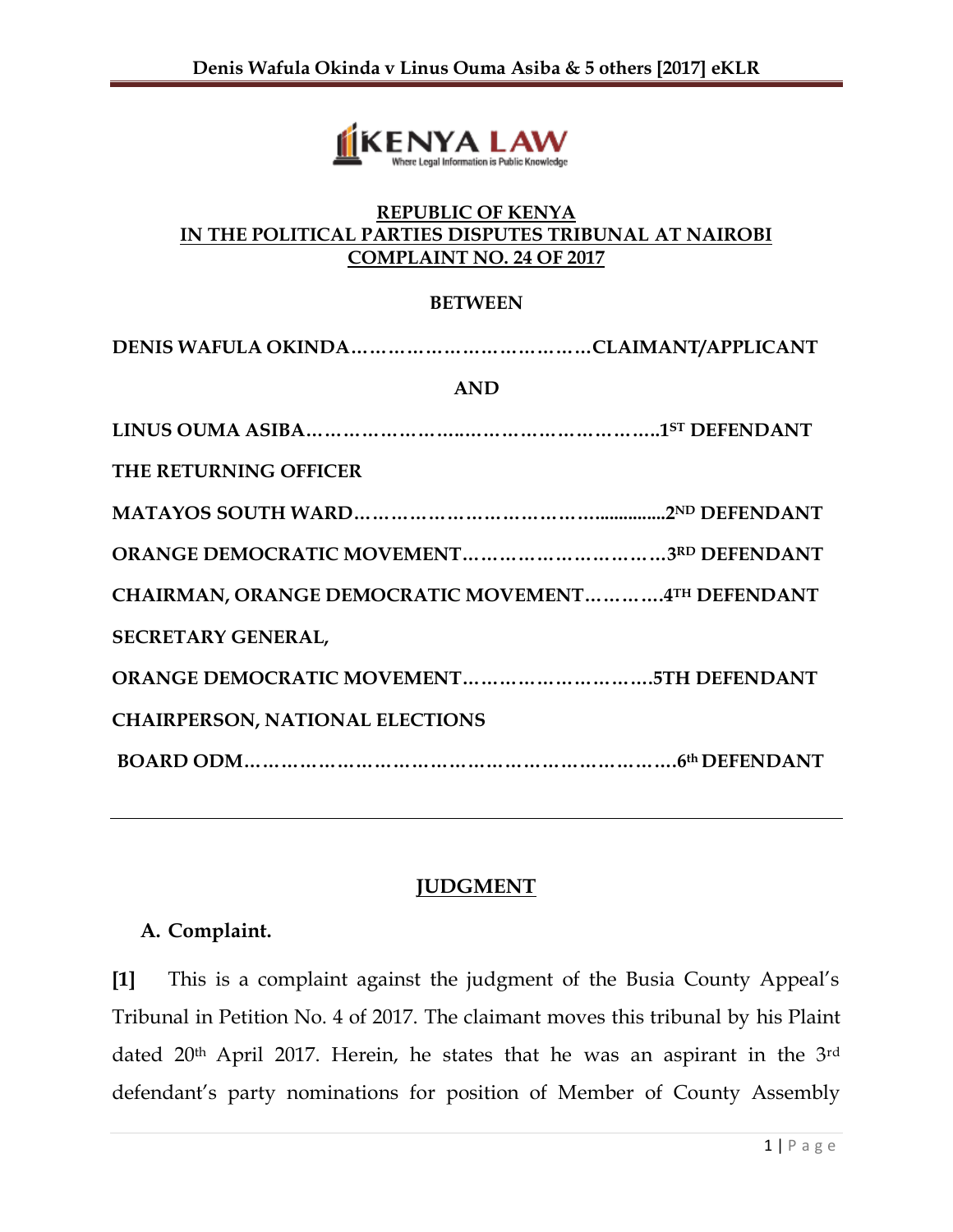Matayos South Ward carried out on 13<sup>th</sup> April 2017. He states that he was declared winner after garnering 1096 votes. As such, he was issued with a provisional nomination certificate as *bona fide* nominated candidate of Matayos South Ward.

**[2]** The claimant is represented by Mr. Ashioya. He asserts that the 1st defendant contested the nomination in *ex parte* proceedings in the party's Busia County Appeal's Tribunal via Petition No. 4 of 2017. (Hereafter the party's Internal Dispute Resolution Mechanism (IDRM)). On 17th April 2017, the party's IDRM nullified the nomination and revoked the provisional certificate that had been issued to the claimant. It also barred him from further party activities on the grounds of causing violence. It also directed the returning officer to issue a certificate of nomination to the 1st defendant.

**[3]** Aggrieved, the claimant now seeks redress from this Tribunal vide way of the claim herein. It is pertinent to note at this juncture, that when the matter came up for hearing before this Tribunal on 25<sup>th</sup> April 2017, a consent was entered into by the parties to set aside the decision by the party's IDRM dated 17<sup>th</sup> April 2017. However, on 26<sup>th</sup> April, through an urgent Notice of Motion application, the 1st defendant submitted that the consent was entered into without his participation. This Tribunal satisfied of the same, vacated the consent order and directed for the matter to be heard *inter partes.* During the hearing the applicant notified the Court that the 2<sup>nd</sup>, 4<sup>th</sup>, 5<sup>th</sup> and 6<sup>th</sup> defendants had withdrawn their cases.

**[4]** The claimant alleges that he was never served with a hearing notice of the party's IDRM hearing and that the entire process, both before the party IDRM and before this Tribunal no proof of the same has presented. He claims that he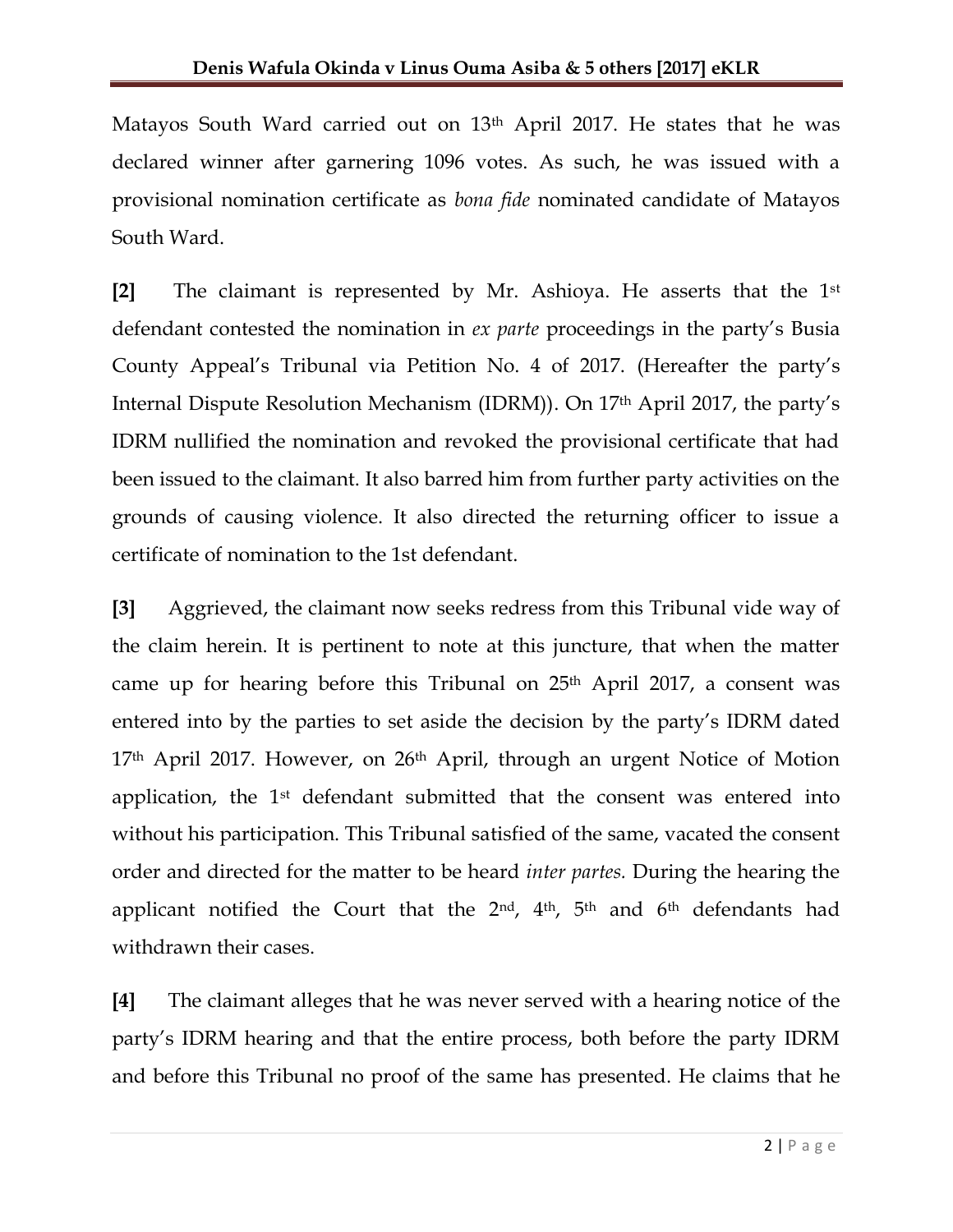only got to know of the hearing through social media specifically 'facebook' and 'whatsapp'. He contends that the lack of service and his consequent nonattendance to the party's IDRM hearing means that he was not accorded a fair hearing and is contrary to Article 159 of the Constitution and sections 3 and 4 of the Fair Administrative Action Act.

**[5]** The claimant prays for this Tribunal to stay the execution of decision of party's IDRM dated 17th April 2017, to issue a permanent injunction to the defendants or any of their agents from issuing a nomination certificate for Matayos South Ward to the 1st defendant pending the hearing and determination of this suit, to recall and revoke the nomination certificate from the 1st defendant in the event it has been issued, alternatively, in the event that it has been issued, to revoke it and the  $2<sup>nd-</sup> 6<sup>th</sup>$  defendants be restrained from forwarding the 1st defendant's name to IEBC as the party nominee Member of County Assembly Busia County Matayos South Ward elections.

#### **B. Response**

**[6]** The 1st defendant through his counsel Mr. Khaseke, filed a replying affidavit dated 28th April 2017. He asserts that he was a candidate in the Orange Democratic Movement Party primaries for member of the County Assembly for Matayos South Ward that was conducted on 13<sup>th</sup> April 2017. The crux of his response is that the nomination exercise was marred with violence occasioned by the plaintiff as well as massive irregularities and violations of the party's code of conduct and nomination rules for Member of County Assembly Matayos South Ward. Dissatisfied with this exercise, he filed a petition on 15th April 2017 to the party's IDRM and attached evidence of the flawed nomination exercise.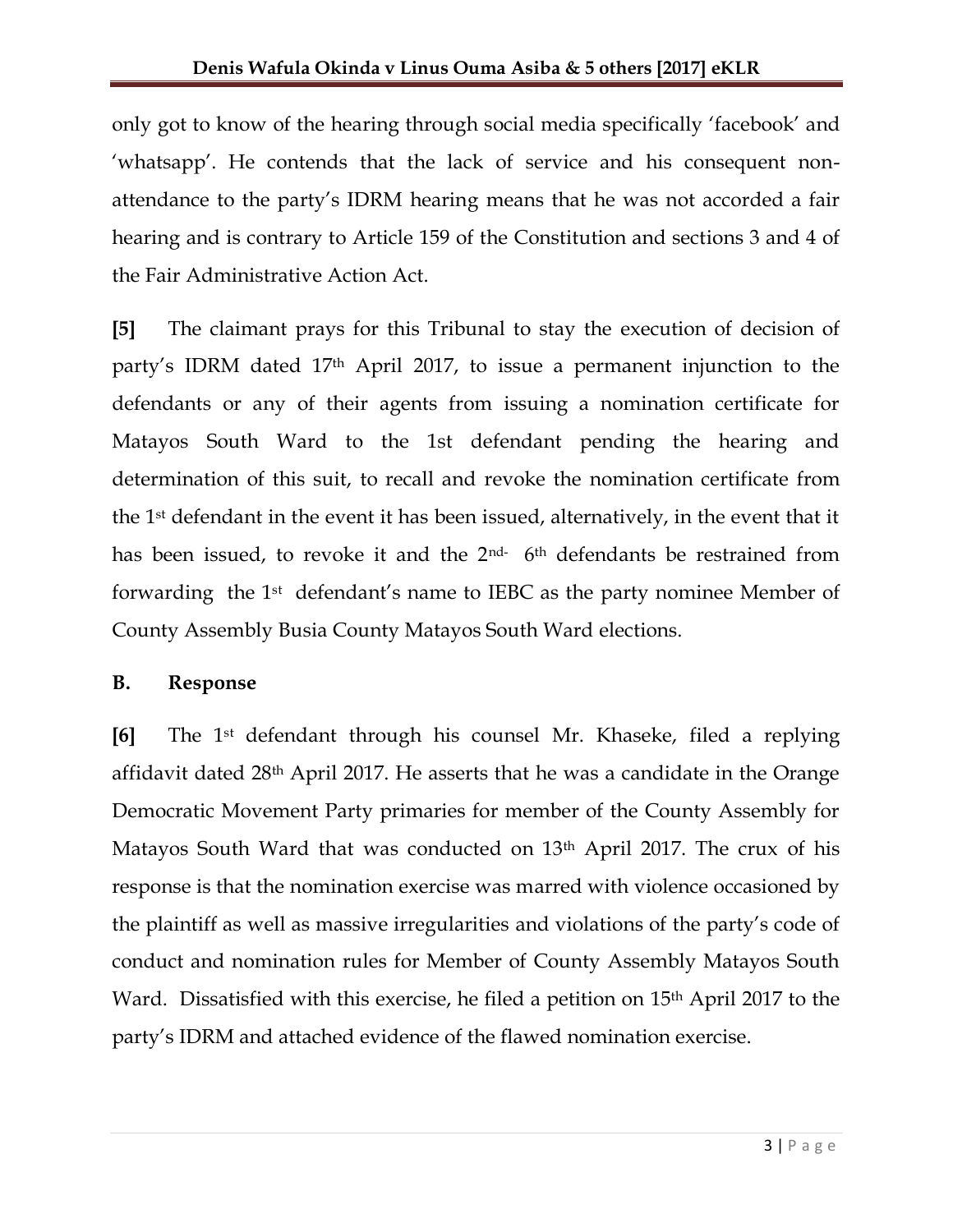**[7]** He submits that he was requested to furnish the Party's IDRM with the complainant's phone number, which he did. He also submits that the party's IDRM established that the complainant was absent despite having been duly informed of the hearing date which was 16<sup>th</sup> April 2017. The 1<sup>st</sup> defendant also contends that the claimant has neither protested against the judgment of the Party's IDRM nor sought to set it aside. He contends that the allegations made are an afterthought, in bad faith, insincere and an abuse of this Tribunal. He urges this Tribunal to dismiss the complaint and uphold the Party's IDRM's judgment.

# **C. Issue for determination**

**[8]** From the pleadings, written and oral submissions, we have isolated the following issue for determination: *Whether the claimant was given an opportunity to be heard.*

# **D. Analysis**

**[9]** The claimant contends that as he was not served, he was not given an opportunity to be heard. Consequently, it falls upon us to determine whether or not he was denied a fair hearing by the party's IDRM. Our focal point in this will be the judgment of the party's IDRM. We need not go further than paragraph one of the said judgment which we now reproduce for ease of reference and clarity:

*"The Petition (sic) Mr. Linus Ouma Asiba filed a Petition to this Tribunal on 15th April 2017. The respondent was duly informed by the secretariat on the same day. He came in person and accompanied by very many supporters. He indicated that he will not file any response. He also declined to attend the hearing."*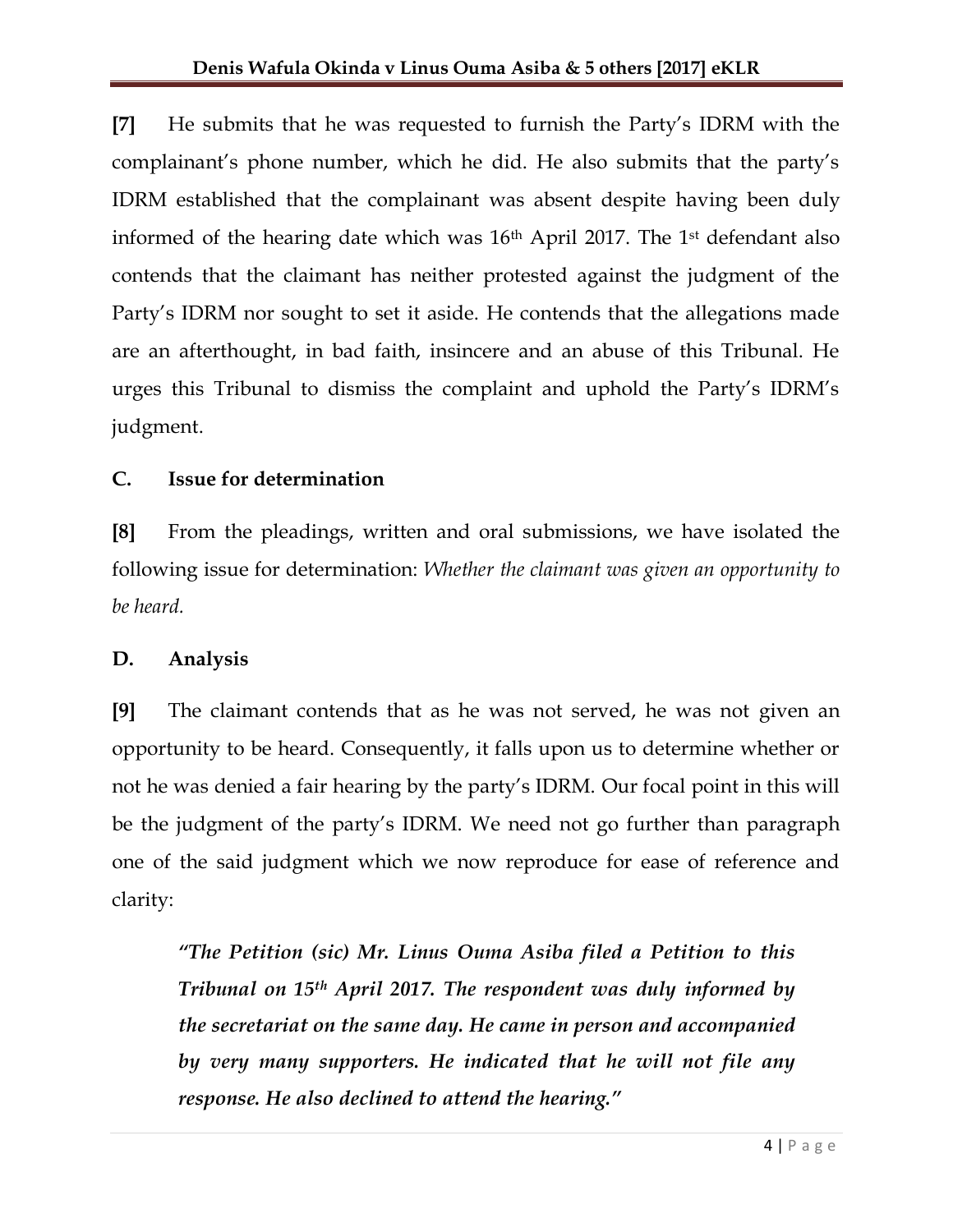**[10]** Flowing from the foregoing, it is evident that the respondent therein (now claimant) was not only notified of the hearing but he also came in person and signified that he would not be filing any response. He also snubbed the hearing. Curiously though, at the hearing before us, Counsel vehemently denied that the claimant went to the hearing. However, intriguingly enough, Counsel for the claimant did not challenge this aspect of the judgment in his pleadings.

**[11]** Indeed, the very Act he referred us to; Fair Administrative Act at section 4 (3) provides that:

- *3. where an administrative action is likely to adversely affect the rights or fundamental freedoms of any person, the administrator shall give the person affected by the decision-*
	- *(a) Prior and adequate notice of the nature and reasons for the proposed administrative action;*

# *(b) an opportunity to be heard and to make representations in that regard;*

**[12]** We are convinced that the Party's IDRM complied with section 4 of the Fair Administrative Act. The claimant had notice of the hearing and chose not to attend the party's IDRM hearing. Consequently, we are unconvinced that the claimant was not given an opportunity to be heard. He can therefore, not in good faith urge us to find that he was not accorded a fair hearing.

# **E. Reliefs**